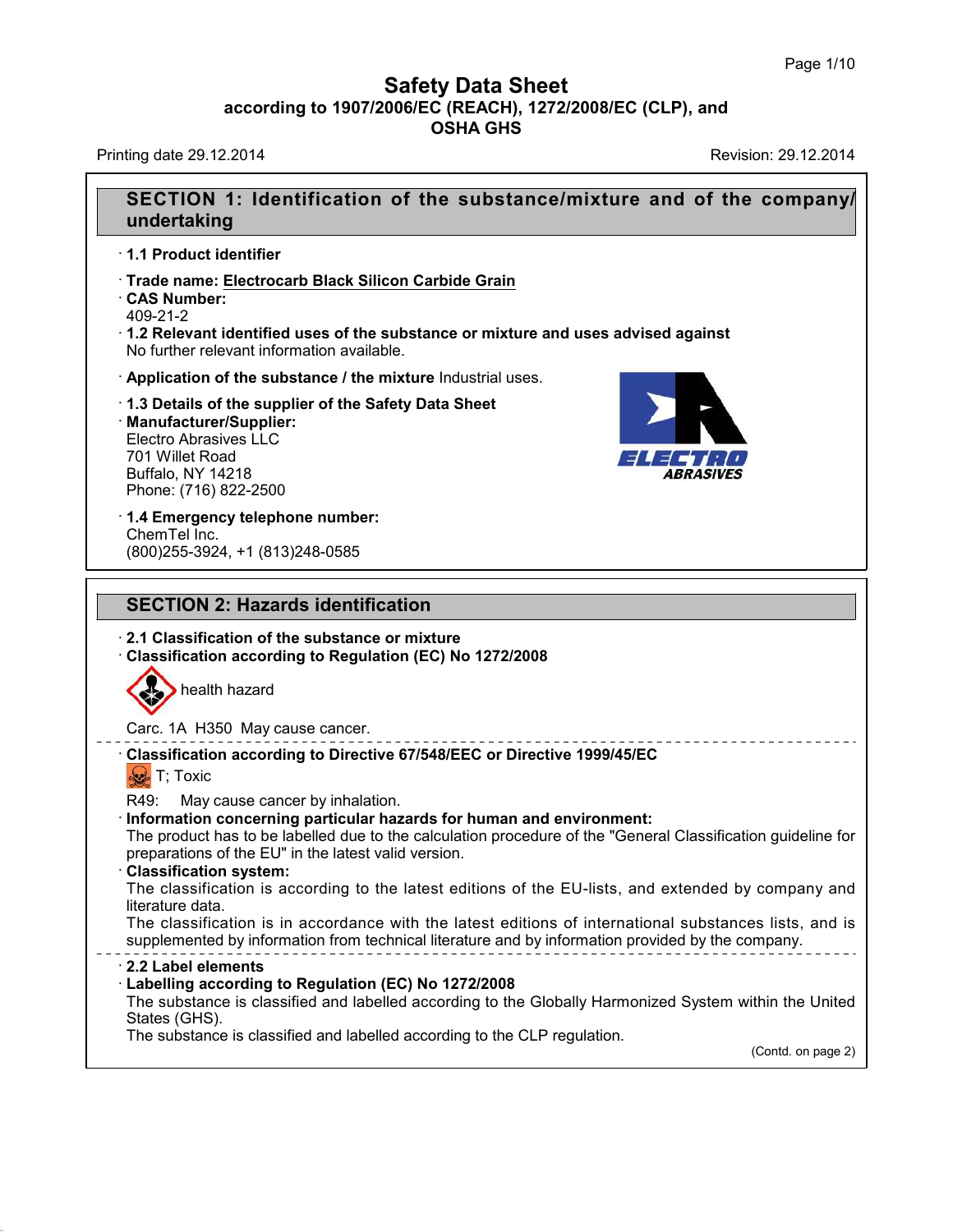Printing date 29.12.2014 **Printing date 29.12.2014** 

# **Trade name: Electrocarb Black Silicon Carbide Grain** (Contd. of page 1) · **Hazard pictograms** GHS08 · **Signal word** Danger · **Hazard-determining components of labelling:** Quartz (SiO2) · **Hazard statements** H350 May cause cancer. · **Precautionary statements** P281 Use personal protective equipment as required.<br>P202 Do not handle until all safety precautions have b Do not handle until all safety precautions have been read and understood. P308+P313 IF exposed or concerned: Get medical advice/attention. P501 Dispose of contents/container in accordance with local/regional/national/international regulations. · **Additional information:** Restricted to professional users. · **Hazard description:** · **WHMIS-symbols:** D2A - Very toxic material causing other toxic effects · **NFPA ratings (scale 0 - 4)** 0 0  $\overline{\mathbf{0}}$  $Health = 0$  $Fire = 0$  $Reactivity = 0$ · **HMIS-ratings (scale 0 - 4) HEALTH**  FIRE REACTIVITY<sup>O</sup> Reactivity = 0 \*0 Health = \*0 0 Fire = 0 \* - Indicates a long term health hazard from repeated or prolonged exposures. · **HMIS Long Term Health Hazard Substances** 14808-60-7 Quartz (SiO2) · **2.3 Other hazards** · **Results of PBT and vPvB assessment** · **PBT:** Not applicable. · **vPvB:** Not applicable.

(Contd. on page 3)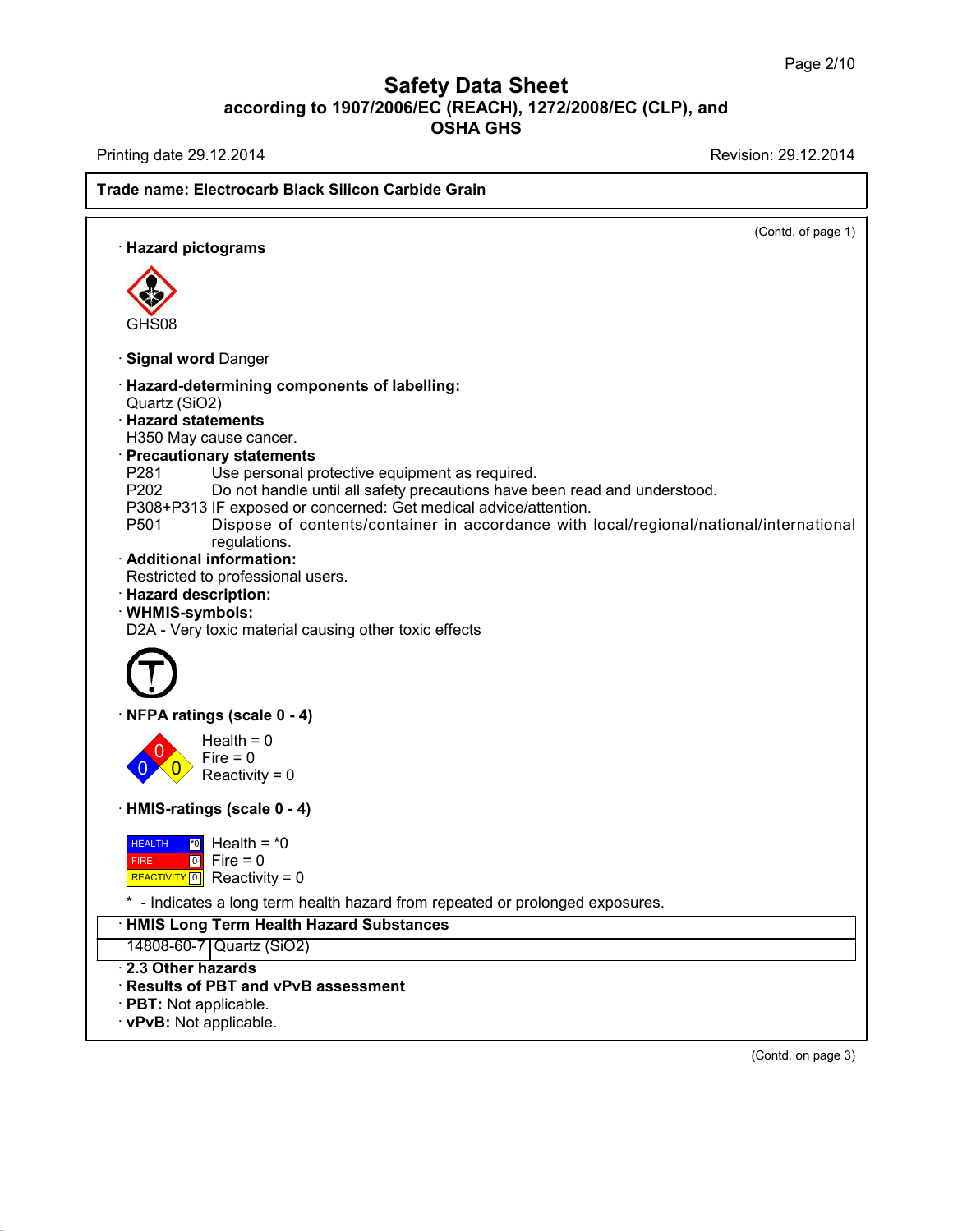Printing date 29.12.2014 **Printing date 29.12.2014** 

#### **Trade name: Electrocarb Black Silicon Carbide Grain**

(Contd. of page 2)

## **SECTION 3: Composition/information on ingredients** · **3.1 Substances** · **CAS No. Description** 409-21-2 silicon carbide · **Impurities and stabilising additives:** CAS: 14808-60-7 EINECS: 238-878-4 Quartz (SiO2)  $\sqrt{2}$  T R49;  $\sqrt{2}$  Xn R48 Carc. 1A, H350

## **SECTION 4: First aid measures**

#### · **4.1 Description of first aid measures**

· **General information:** No special measures required.

#### · **After inhalation:**

Supply fresh air; consult doctor in case of complaints.

Provide oxygen treatment if affected person has difficulty breathing.

#### · **After skin contact:**

Brush off loose particles from skin.

Clean with water and soap.

If skin irritation continues, consult a doctor.

· **After eye contact:**

Immediately remove contact lenses if possible.

Rinse opened eye for several minutes under running water. If symptoms persist, consult a doctor.

### · **After swallowing:**

Rinse out mouth and then drink plenty of water.

Do not induce vomiting; call for medical help immediately.

- · **4.2 Most important symptoms and effects, both acute and delayed**
- Coughing

Gastric or intestinal disorders.

· **Hazards** Danger of impaired breathing.

· **4.3 Indication of any immediate medical attention and special treatment needed**

No further relevant information available.

## **SECTION 5: Firefighting measures**

```
· 5.1 Extinguishing media
```
· **Suitable extinguishing agents:** Use fire extinguishing methods suitable to surrounding conditions.

· **For safety reasons unsuitable extinguishing agents:** None.

· **5.2 Special hazards arising from the substance or mixture** No further relevant information available.

- · **5.3 Advice for firefighters**
- · **Protective equipment:**

Wear self-contained respiratory protective device.

Wear fully protective suit.

(Contd. on page 4)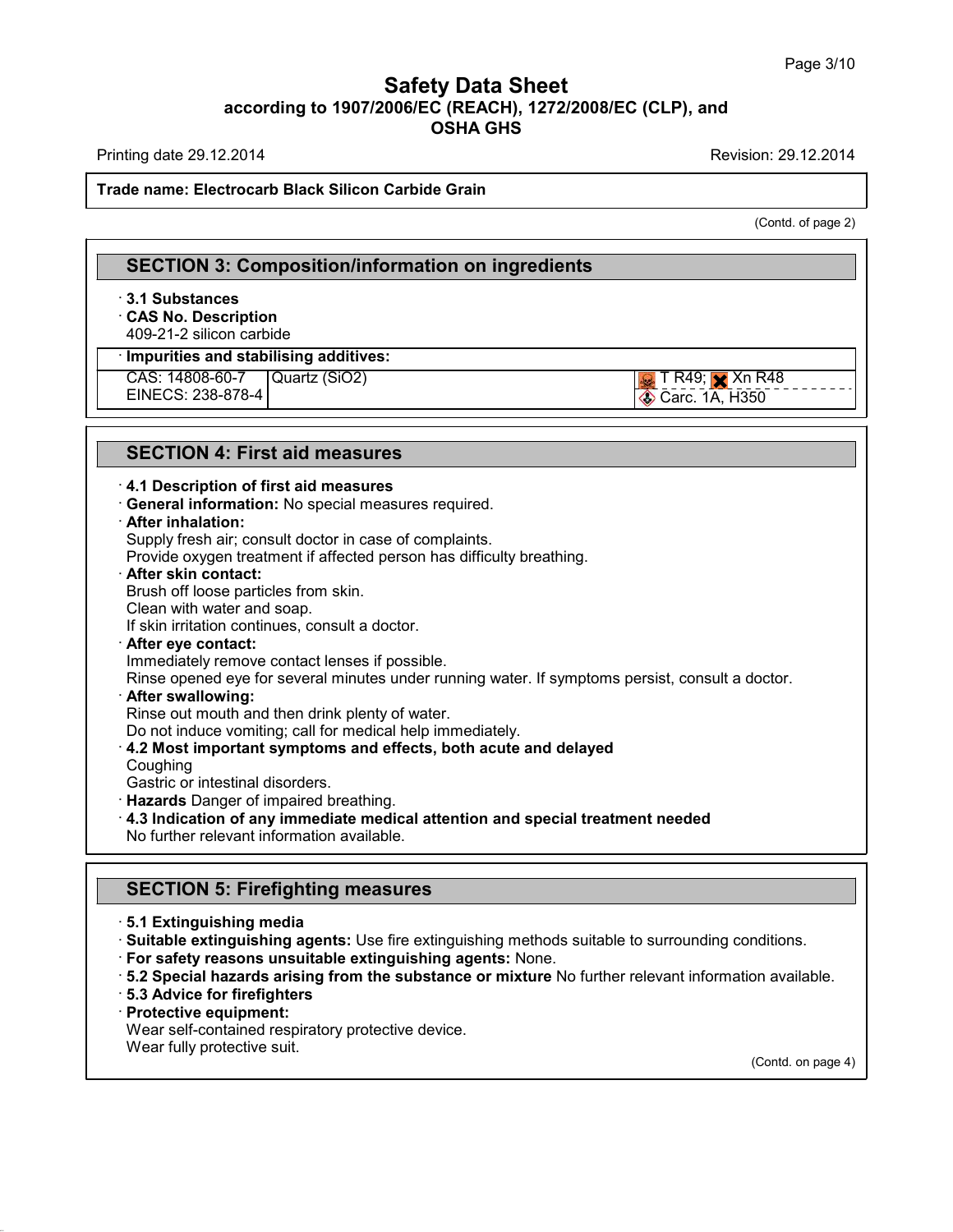Printing date 29.12.2014 **Printing date 29.12.2014** 

(Contd. of page 3)

#### **Trade name: Electrocarb Black Silicon Carbide Grain**

· **Additional information** No further relevant information available.

## **SECTION 6: Accidental release measures**

- · **6.1 Personal precautions, protective equipment and emergency procedures** Avoid formation of dust. Ensure adequate ventilation For large spills, wear protective clothing. For large spills, use respiratory protective device against the effects of fumes/dust/aerosol. · **6.2 Environmental precautions:** No special measures required.
- · **6.3 Methods and material for containment and cleaning up:**

Pick up mechanically.

Send for recovery or disposal in suitable receptacles.

Dispose contaminated material as waste according to item 13.

· **6.4 Reference to other sections**

See Section 7 for information on safe handling.

See Section 8 for information on personal protection equipment.

See Section 13 for disposal information.

## **SECTION 7: Handling and storage**

· **7.1 Precautions for safe handling**

Prevent formation of dust.

Any unavoidable deposit of dust must be regularly removed.

Use only in well ventilated areas.

Avoid breathing dust.

· **Information about fire - and explosion protection:** No special measures required.

#### · **7.2 Conditions for safe storage, including any incompatibilities**

· **Storage:**

· **Requirements to be met by storerooms and receptacles:** No special requirements.

· **Information about storage in one common storage facility:** Store away from oxidising agents.

· **Further information about storage conditions:**

Store in cool, dry conditions in well sealed receptacles.

Store receptacle in a well ventilated area.

Protect from humidity and water.

- This product is hygroscopic.
- · **7.3 Specific end use(s)** No further relevant information available.

## **SECTION 8: Exposure controls/personal protection**

· **Additional information about design of technical facilities:** No further data; see item 7.

(Contd. on page 5)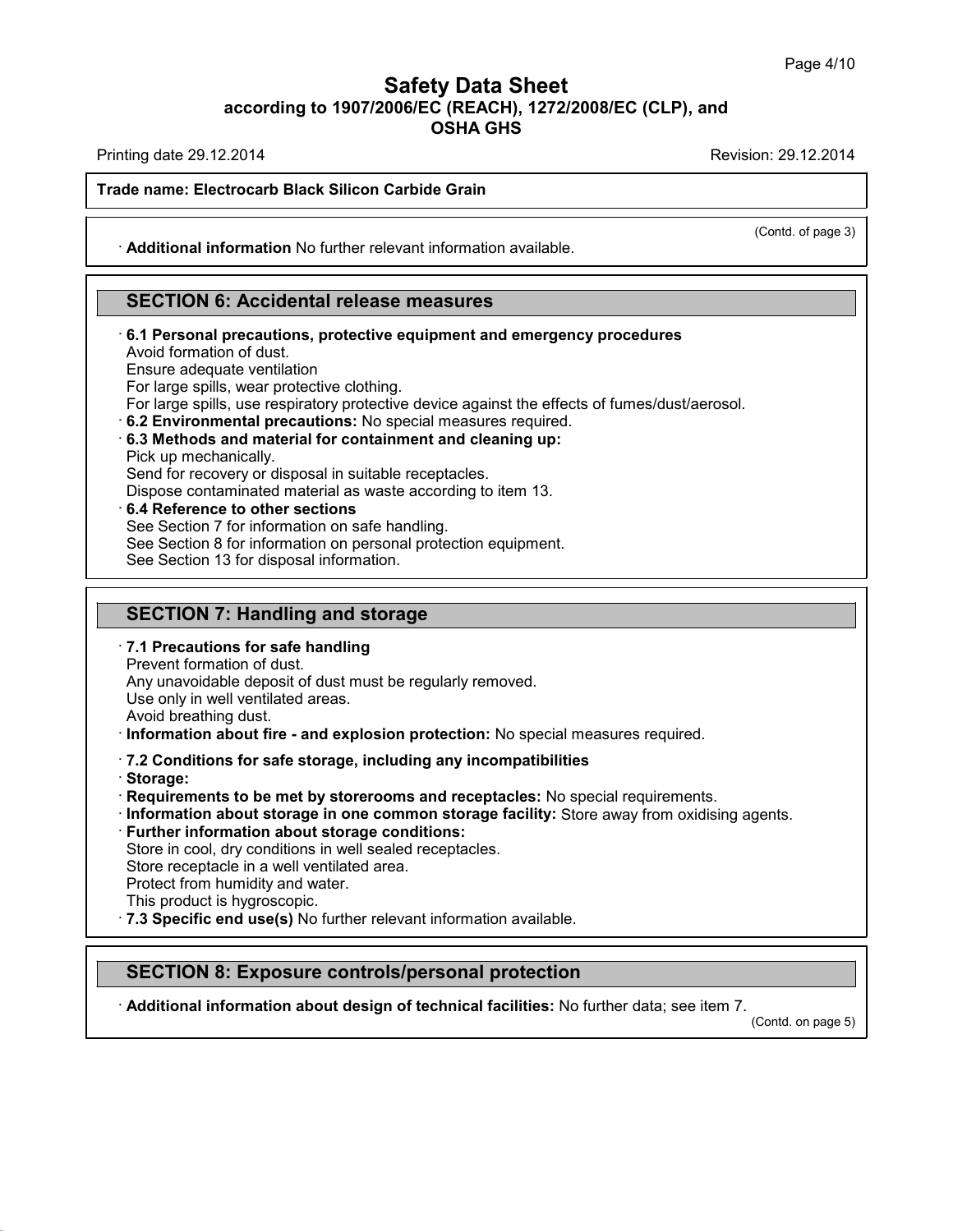Printing date 29.12.2014 **Revision: 29.12.2014** 

# **Trade name: Electrocarb Black Silicon Carbide Grain**

|                                                                                                                                                                                                                                                                                               | (Contd. of page 4)                                                                                                                                                                                |  |  |  |
|-----------------------------------------------------------------------------------------------------------------------------------------------------------------------------------------------------------------------------------------------------------------------------------------------|---------------------------------------------------------------------------------------------------------------------------------------------------------------------------------------------------|--|--|--|
| 8.1 Control parameters                                                                                                                                                                                                                                                                        |                                                                                                                                                                                                   |  |  |  |
| Ingredients with limit values that require monitoring at the workplace:                                                                                                                                                                                                                       |                                                                                                                                                                                                   |  |  |  |
| 409-21-2 silicon carbide                                                                                                                                                                                                                                                                      |                                                                                                                                                                                                   |  |  |  |
| PEL (USA)                                                                                                                                                                                                                                                                                     | Long-term value: 15* 5** mg/m <sup>3</sup><br>fibrous dust: *total dust **respirable fraction                                                                                                     |  |  |  |
| REL (USA)                                                                                                                                                                                                                                                                                     | Long-term value: 10* 5** mg/m <sup>3</sup><br>*total dust **respirable fraction                                                                                                                   |  |  |  |
| TLV (USA)                                                                                                                                                                                                                                                                                     | Long-term value: 10* 3** mg/m <sup>3</sup><br>fibrous dust:0,1 f/cc; nonfibrous:*inh.,**resp.                                                                                                     |  |  |  |
|                                                                                                                                                                                                                                                                                               | EL (Canada)   Long-term value: 10* 3** mg/m <sup>3</sup><br>*inhalable;**respirable                                                                                                               |  |  |  |
|                                                                                                                                                                                                                                                                                               | EV (Canada) Long-term value: 10* 3** mg/m <sup>3</sup> , 0,1f/cc*** ppm<br>nonfibrous: *inh.,**resp.; ***fibrous, resp.                                                                           |  |  |  |
| 14808-60-7 Quartz (SiO2)                                                                                                                                                                                                                                                                      |                                                                                                                                                                                                   |  |  |  |
| PEL (USA)                                                                                                                                                                                                                                                                                     | see Quartz listing                                                                                                                                                                                |  |  |  |
| REL (USA)                                                                                                                                                                                                                                                                                     | Long-term value: 0,05* mg/m <sup>3</sup><br>*respirable dust; See Pocket Guide App. A                                                                                                             |  |  |  |
| TLV (USA)                                                                                                                                                                                                                                                                                     | Long-term value: 0,025* mg/m <sup>3</sup><br>*as respirable fraction                                                                                                                              |  |  |  |
|                                                                                                                                                                                                                                                                                               | EL (Canada)   Long-term value: $0,025 \text{ mg/m}^3$<br>ACGIH A2; IARC 1                                                                                                                         |  |  |  |
|                                                                                                                                                                                                                                                                                               | EV (Canada) Long-term value: $0.10*$ mg/m <sup>3</sup><br>*respirable fraction                                                                                                                    |  |  |  |
| · <b>DNELs</b> No further relevant information available.<br>· PNECs No further relevant information available.<br>Additional information: The lists valid during the making were used as basis.                                                                                              |                                                                                                                                                                                                   |  |  |  |
| 8.2 Exposure controls<br>· Personal protective equipment:<br>General protective and hygienic measures:                                                                                                                                                                                        |                                                                                                                                                                                                   |  |  |  |
| The usual precautionary measures are to be adhered to when handling chemicals.<br>Wash hands before breaks and at the end of work.<br>Avoid contact with the eyes.<br>Avoid close or long term contact with the skin.<br>Do not inhale dust / smoke / mist.<br><b>Respiratory protection:</b> |                                                                                                                                                                                                   |  |  |  |
| · Protection of hands:                                                                                                                                                                                                                                                                        | Suitable respiratory protective device recommended.<br>Use suitable respiratory protective device in case of insufficient ventilation.<br>For spills, respiratory protection may be advisable.    |  |  |  |
| <b>Material of gloves</b>                                                                                                                                                                                                                                                                     | Wear gloves for the protection against mechanical hazards according to NIOSH or EN 388.<br>The glove material has to be impermeable and resistant to the product/ the substance/ the preparation. |  |  |  |
|                                                                                                                                                                                                                                                                                               | The selection of the suitable gloves does not only depend on the material, but also on further marks of<br>quality and varies from manufacturer to manufacturer.                                  |  |  |  |
|                                                                                                                                                                                                                                                                                               | (Contd. on page 6)                                                                                                                                                                                |  |  |  |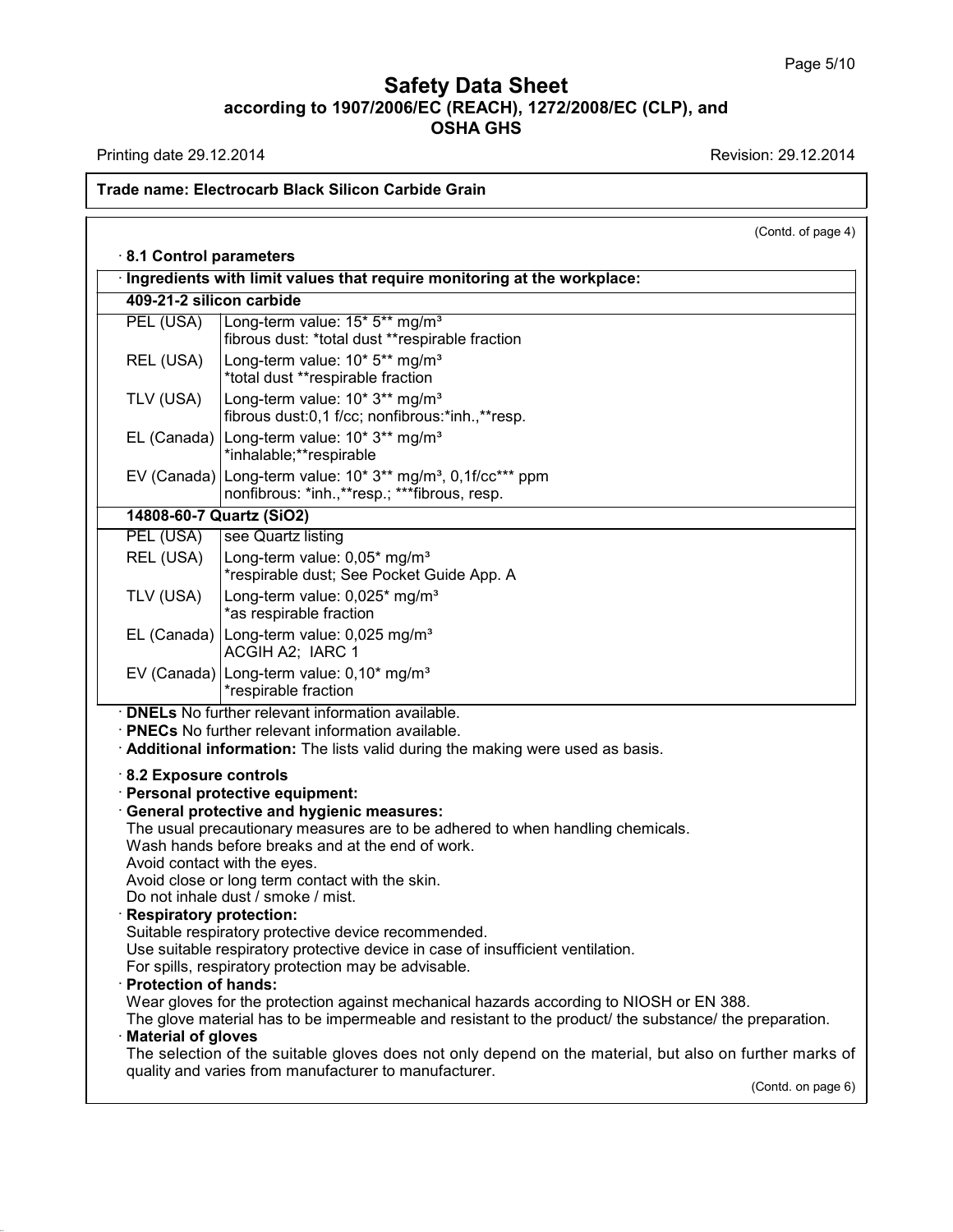Printing date 29.12.2014 **Revision: 29.12.2014** 

### **Trade name: Electrocarb Black Silicon Carbide Grain**

(Contd. of page 5)

· **Eye protection:**



Safety glasses

## · **Body protection:**

Not required under normal conditions of use.

Protection may be required for spills.

· **Limitation and supervision of exposure into the environment** No special requirements.

· **Risk management measures** No special requirements.

# **SECTION 9: Physical and chemical properties**

| 9.1 Information on basic physical and chemical properties |                                               |                    |
|-----------------------------------------------------------|-----------------------------------------------|--------------------|
| <b>General Information</b>                                |                                               |                    |
| · Appearance:<br>Form:                                    | Granulate                                     |                    |
| Colour:                                                   | <b>Black</b>                                  |                    |
| Odour:                                                    | Odourless                                     |                    |
| <b>Odour threshold:</b>                                   | Not determined.                               |                    |
| · pH-value:                                               | <b>Neutral</b>                                |                    |
| Change in condition                                       |                                               |                    |
| <b>Melting point/Melting range:</b>                       | Not Determined.                               |                    |
| <b>Boiling point/Boiling range:</b>                       | Undetermined.                                 |                    |
| · Flash point:                                            | Not applicable.                               |                    |
| · Flammability (solid, gaseous):                          | Product is not flammable.                     |                    |
| · Auto/Self-ignition temperature:                         | Not determined.                               |                    |
| <b>Decomposition temperature:</b>                         | 4712 °F / 2600 °C (Sublimation)               |                    |
| · Self-igniting:                                          | Not determined.                               |                    |
| Danger of explosion:                                      | Product does not present an explosion hazard. |                    |
| <b>Explosion limits:</b>                                  |                                               |                    |
| Lower:                                                    | Not determined.                               |                    |
| Upper:                                                    | Not determined.                               |                    |
| · Vapour pressure:                                        | Not applicable.                               |                    |
| Density at 20 °C:                                         | $3,20$ g/cm <sup>3</sup>                      |                    |
| <b>Relative density</b>                                   | Not determined.                               |                    |
| · Vapour density                                          | Not applicable.                               |                    |
| <b>Evaporation rate</b>                                   | Not applicable.                               |                    |
| <b>Solubility in / Miscibility with</b>                   |                                               |                    |
| water:                                                    | Insoluble.                                    | (Contd. on page 7) |
|                                                           |                                               |                    |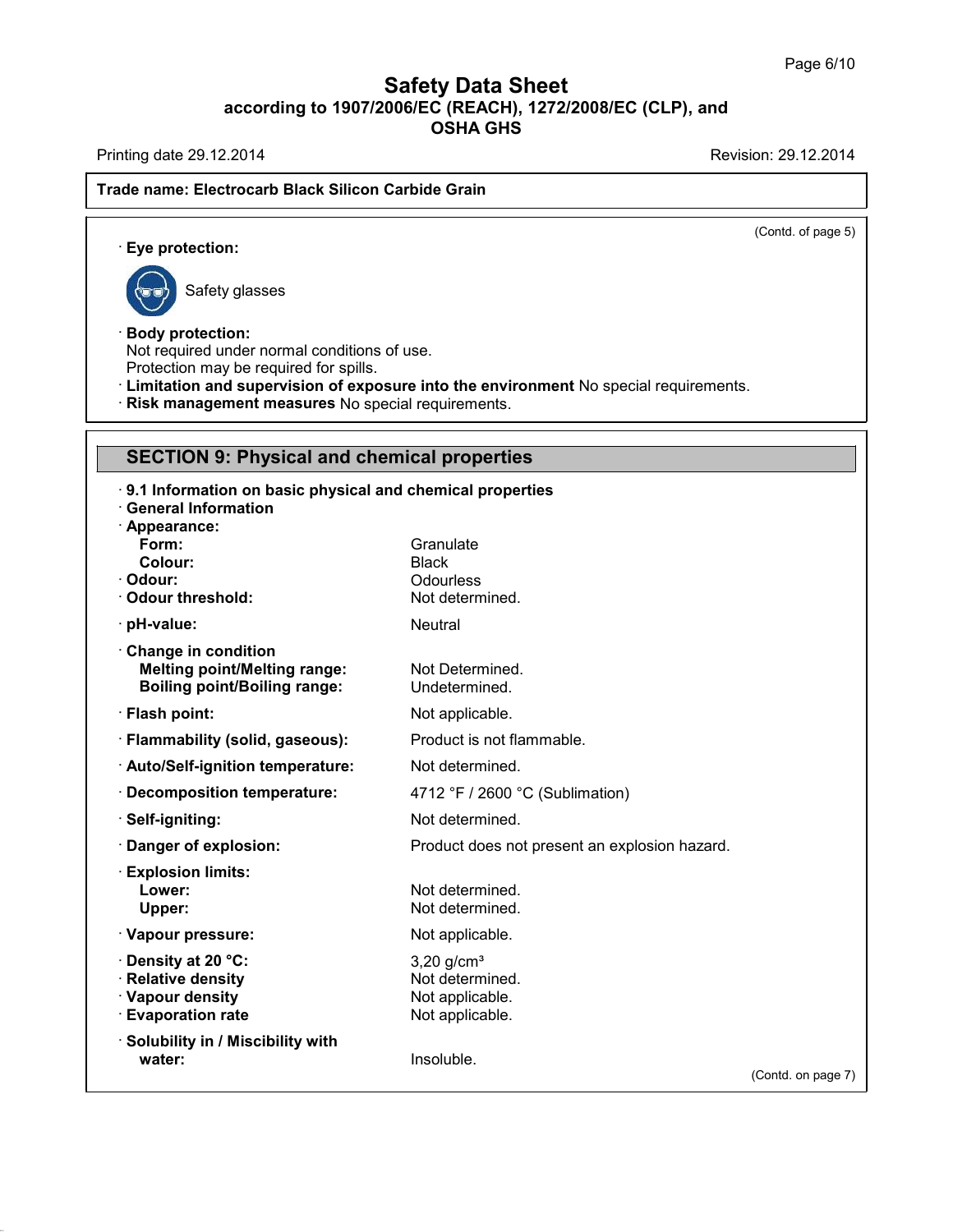Printing date 29.12.2014 **Printing date 29.12.2014** 

(Contd. of page 6)

#### **Trade name: Electrocarb Black Silicon Carbide Grain**

· **Partition coefficient (n-octanol/water):** Not determined.

· **Viscosity: Dynamic:** Not applicable.

**Kinematic:** Not applicable. · **9.2 Other information** No further relevant information available.

### **SECTION 10: Stability and reactivity**

#### · **10.1 Reactivity**

- · **10.2 Chemical stability**
- · **Thermal decomposition / conditions to be avoided:**
- No decomposition if used and stored according to specifications.
- · **10.3 Possibility of hazardous reactions**
- Reacts with strong acids.
- Reacts with oxidising agents.
- Reacts with strong alkali.
- · **10.4 Conditions to avoid** No further relevant information available.
- · **10.5 Incompatible materials:** No further relevant information available.
- · **10.6 Hazardous decomposition products:** Carbon monoxide and carbon dioxide

## **SECTION 11: Toxicological information**

- · **11.1 Information on toxicological effects**
- · **Acute toxicity:**
- · **Primary irritant effect:**
- · **on the skin:** No irritant effect.
- · **on the eye:** No irritating effect.
- · **Sensitisation:** No sensitising effects known.
- · **Additional toxicological information:**

The product shows the following dangers according to the calculation method of the General EU Classification Guidelines for Preparations as issued in the latest version: Carcinogenic if inhaled.

- · **Repeated dose toxicity:** May cause damage to organs through prolonged or repeated exposure.
- · **CMR effects (carcinogenity, mutagenicity and toxicity for reproduction):**

Carc. 1A

# **SECTION 12: Ecological information**

- · **12.1 Toxicity**
- · **Aquatic toxicity:** Generally not hazardous for water
- · **12.2 Persistence and degradability** No further relevant information available.
- · **12.3 Bioaccumulative potential** Does not accumulate in organisms.
- · **12.4 Mobility in soil** No further relevant information available.

(Contd. on page 8)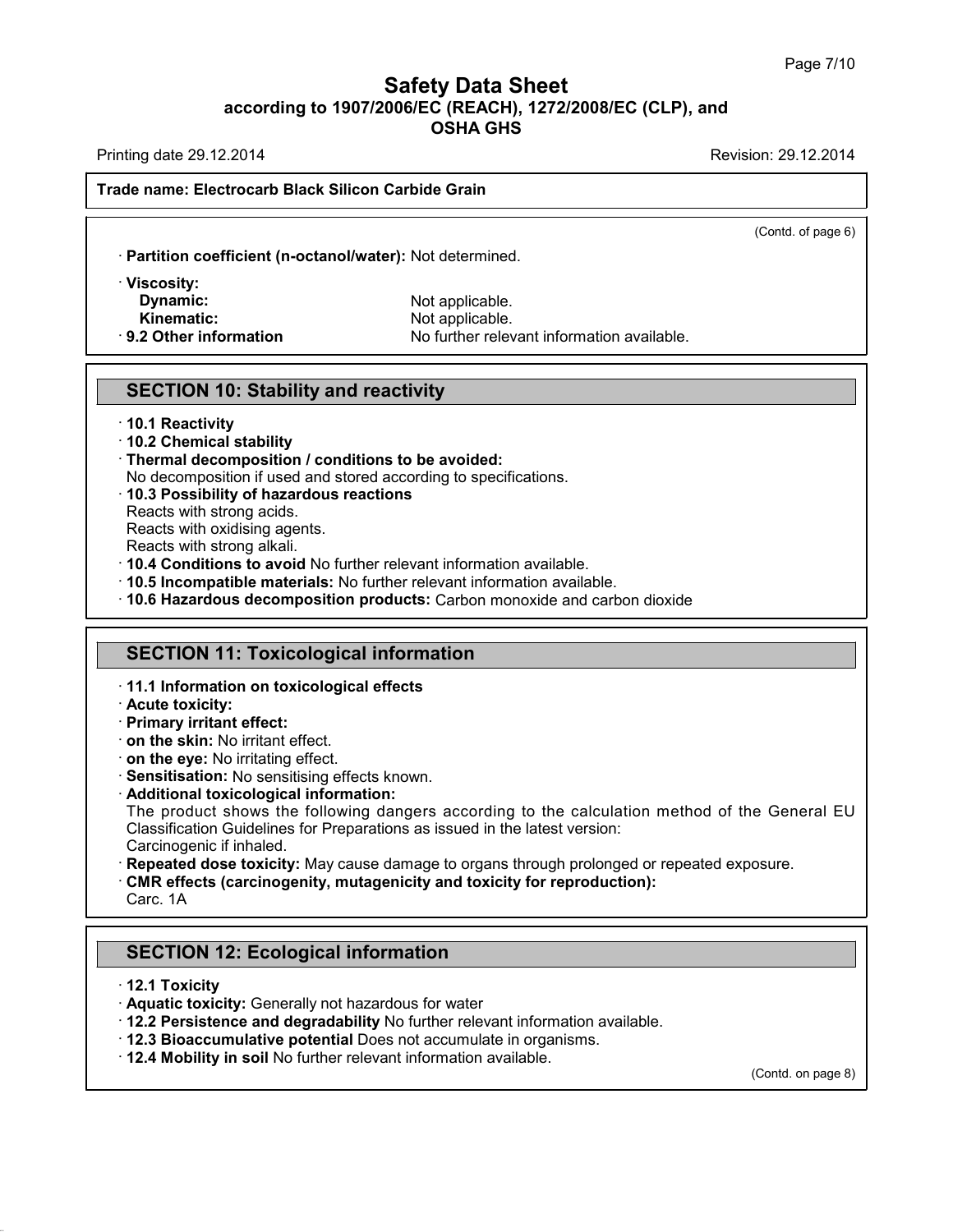Printing date 29.12.2014 **Printing date 29.12.2014** 

#### **Trade name: Electrocarb Black Silicon Carbide Grain**

(Contd. of page 7)

· **Additional ecological information:**

· **General notes:**

Negative ecological effects are, according to the current state of knowledge, not expected.

· **12.5 Results of PBT and vPvB assessment**

· **PBT:** Not applicable.

· **vPvB:** Not applicable.

· **12.6 Other adverse effects** No further relevant information available.

### **SECTION 13: Disposal considerations**

#### · **13.1 Waste treatment methods**

#### · **Recommendation**

Smaller quantities can be disposed of with household waste.

Can be reused after reprocessing.

Contact waste processors for recycling information.

The user of this material has the responsibility to dispose of unused material, residues and containers in compliance with all relevant local, state and federal laws and regulations regarding treatment, storage and disposal for hazardous and nonhazardous wastes. Residual materials should be treated as hazardous.

#### · **Uncleaned packaging:**

· **Recommendation:** Disposal must be made according to official regulations.

## **SECTION 14: Transport information** · **14.1 UN-Number** · **DOT, ADR, ADN, IMDG, IATA** Not Regulated · **14.2 UN proper shipping name** · **DOT, ADR, ADN, IMDG, IATA** Not Regulated · **14.3 Transport hazard class(es)** · **DOT, ADR, ADN, IMDG, IATA**

| · Class                                         | Not Regulated   |
|-------------------------------------------------|-----------------|
| 14.4 Packing group<br>DOT, ADR, IMDG, IATA      |                 |
| 14.5 Environmental hazards:                     | Not Regulated   |
| · Marine pollutant:                             | No              |
| 14.6 Special precautions for user               | Not applicable. |
| 14.7 Transport in bulk according to Annex II of |                 |
| MARPOL73/78 and the IBC Code                    | Not applicable. |
| · UN "Model Regulation":                        |                 |

(Contd. on page 9)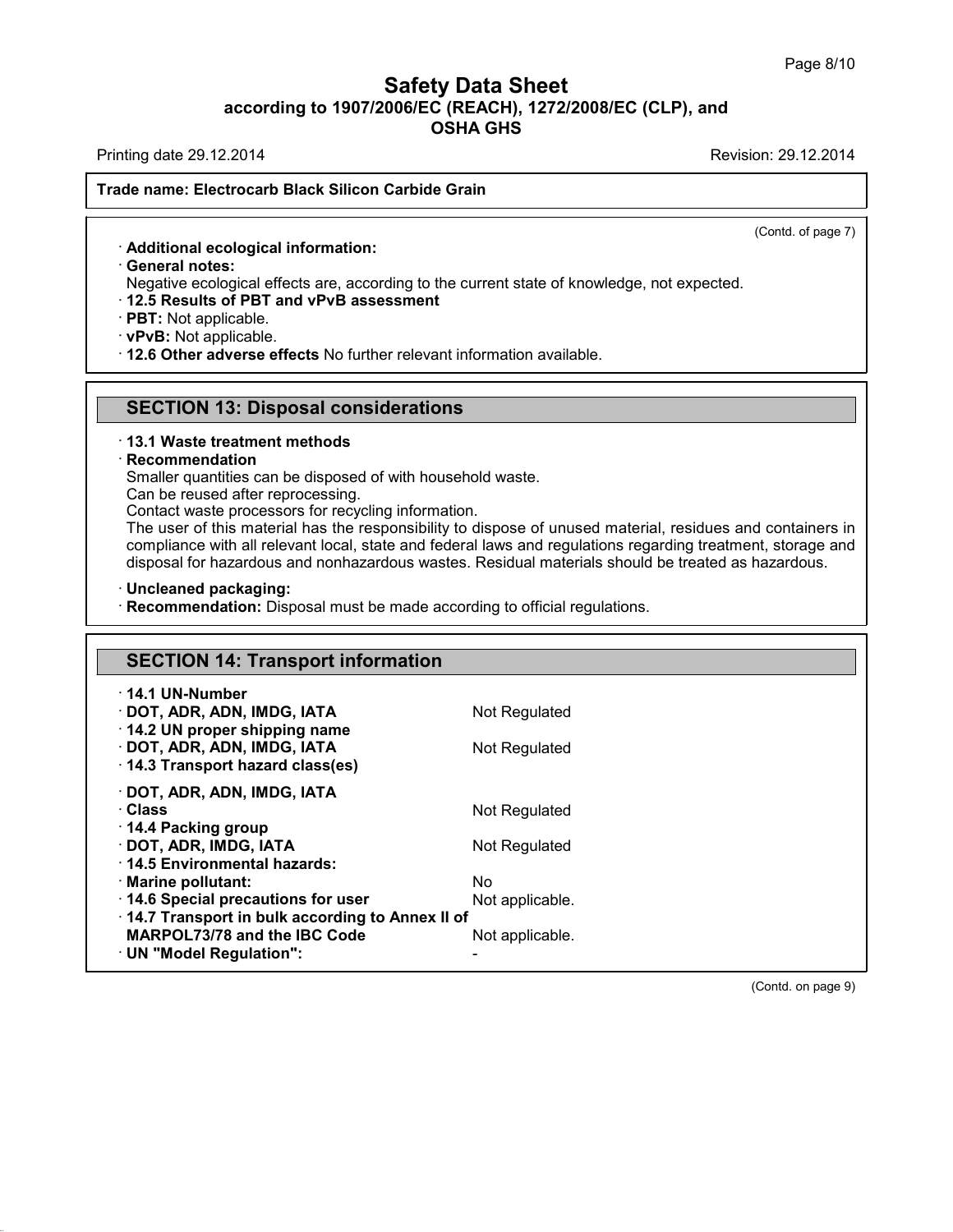Printing date 29.12.2014 **Revision: 29.12.2014** 

### **Trade name: Electrocarb Black Silicon Carbide Grain**

(Contd. of page 8)

# **SECTION 15: Regulatory information**

| 15.1 Safety, health and environmental regulations/legislation specific for the substance or mixture<br>· United States (USA)<br>· SARA |                 |
|----------------------------------------------------------------------------------------------------------------------------------------|-----------------|
| · Section 355 (extremely hazardous substances):                                                                                        |                 |
| Substance is not listed.                                                                                                               |                 |
| · Section 313 (Specific toxic chemical listings):                                                                                      |                 |
| Substance is not listed.                                                                                                               |                 |
| · TSCA (Toxic Substances Control Act):                                                                                                 |                 |
| Substance is listed.                                                                                                                   |                 |
| · Proposition 65 (California):                                                                                                         |                 |
| Chemicals known to cause cancer:                                                                                                       |                 |
| 14808-60-7 Quartz (SiO2)                                                                                                               |                 |
| Chemicals known to cause reproductive toxicity for females:                                                                            |                 |
| Substance is not listed.                                                                                                               |                 |
| Chemicals known to cause reproductive toxicity for males:                                                                              |                 |
| Substance is not listed.                                                                                                               |                 |
| <b>Chemicals known to cause developmental toxicity:</b>                                                                                |                 |
| Substance is not listed.                                                                                                               |                 |
| <b>Carcinogenic Categories</b>                                                                                                         |                 |
| <b>EPA (Environmental Protection Agency)</b>                                                                                           |                 |
| Substance is not listed.                                                                                                               |                 |
| · IARC (International Agency for Research on Cancer)                                                                                   |                 |
| 14808-60-7   Quartz (SiO2)                                                                                                             | 1               |
| · TLV (Threshold Limit Value established by ACGIH)                                                                                     |                 |
| 409-21-2 silicon carbide                                                                                                               | A <sub>2</sub>  |
| 14808-60-7 Quartz (SiO2)                                                                                                               | $\overline{A2}$ |
| · NIOSH-Ca (National Institute for Occupational Safety and Health)                                                                     |                 |
| 14808-60-7 Quartz (SiO2)                                                                                                               |                 |
| · Canada                                                                                                                               |                 |
| · Canadian Domestic Substances List (DSL)                                                                                              |                 |
| Substance is listed.                                                                                                                   |                 |
| Canadian Ingredient Disclosure list (limit 0.1%)                                                                                       |                 |
| Substance is not listed.                                                                                                               |                 |
| Canadian Ingredient Disclosure list (limit 1%)                                                                                         |                 |
| Substance is not listed.                                                                                                               |                 |
| (Contd. on page 10)                                                                                                                    |                 |